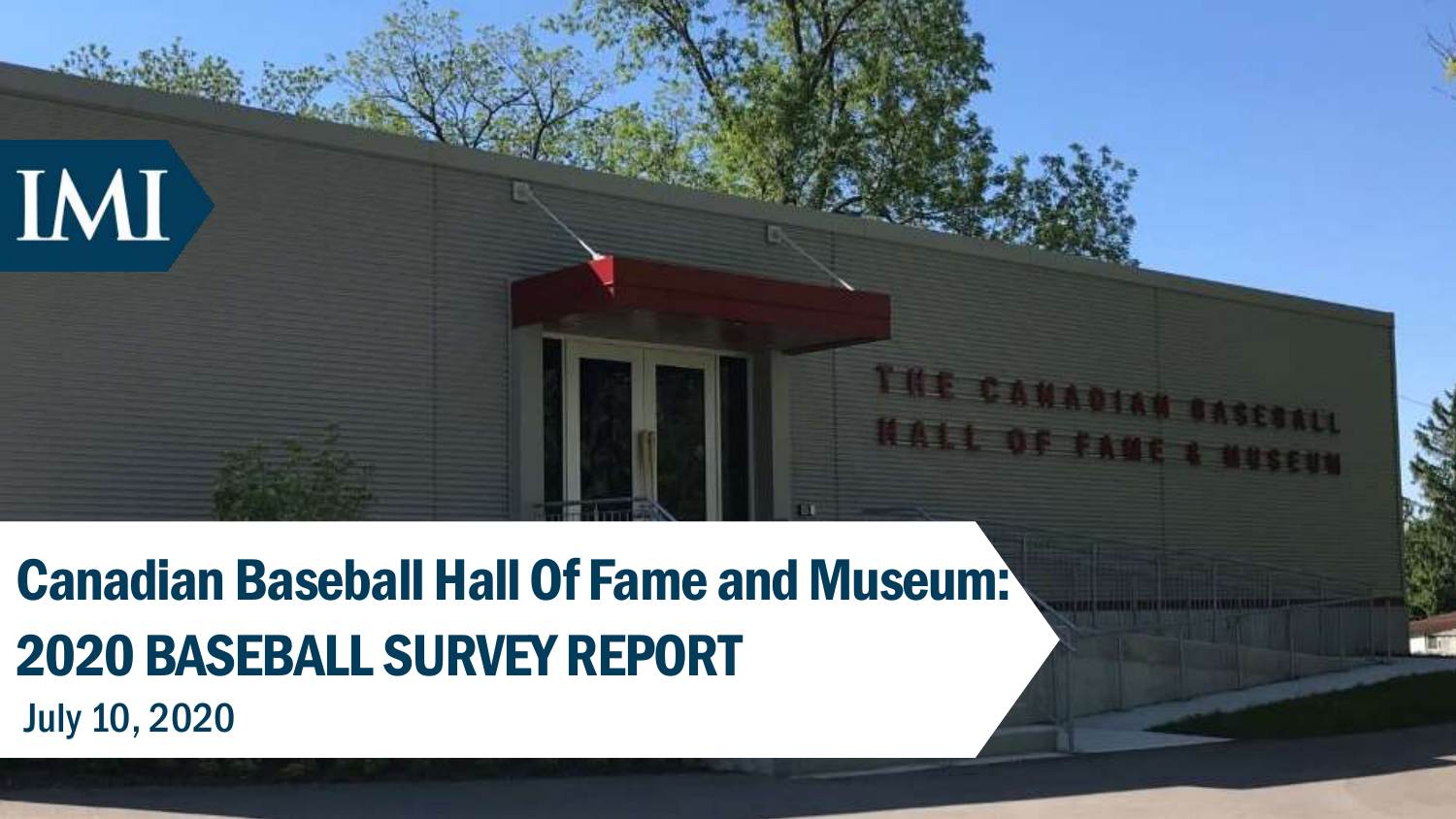

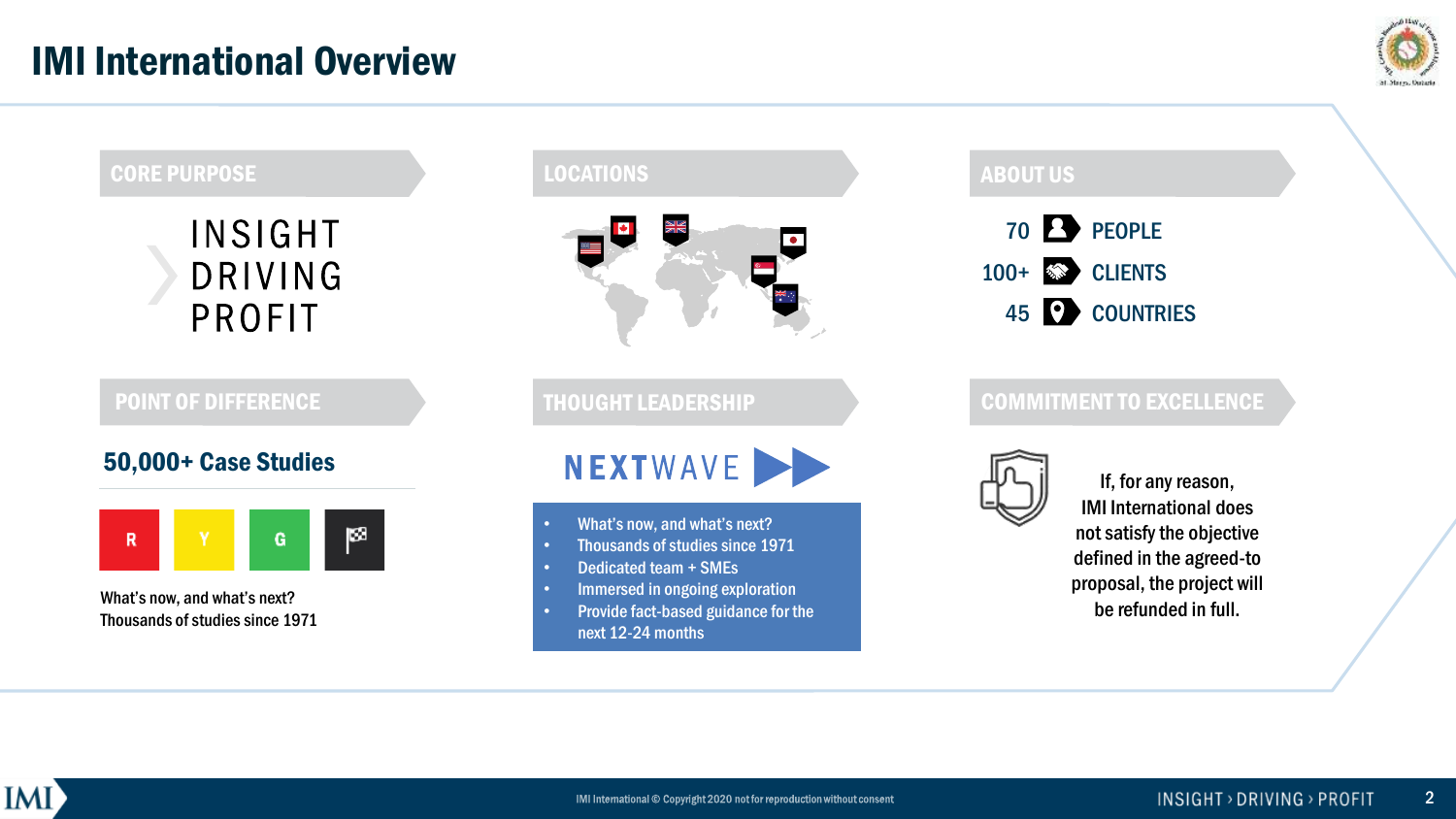

- 4 Background & Methodology
- 5 Executive Summary
- 6-7 Respondent Profile
- 8-13 Baseball Today: Engagement Landscape
- 14-20 Baseball Moments & Experiences That Matter Most
- 21-22 Baseball Tomorrow: The Future

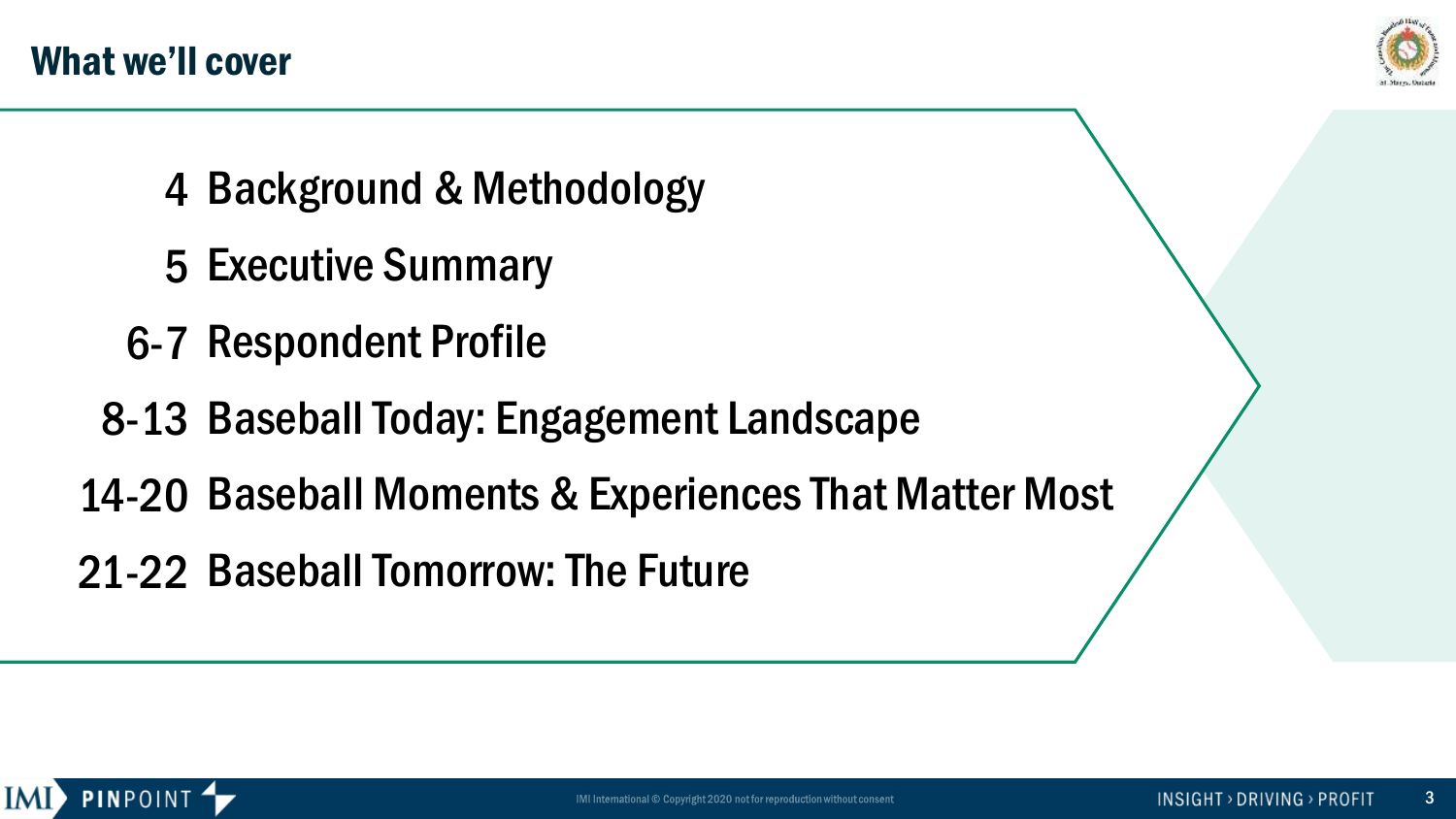### Background & Methodology



#### **Objectives**

Provide the Canadian Baseball Hall of Fame and Museum (CBHFM) with insightful, but fun fact-based data regarding Canadian baseball fans from across the country to gain a better understanding in the following areas:

- 1. Baseball Participation & Pro League Engagement
- 2. Baseball Today Fans' perspective of the sport
- 3. Baseball Tomorrow Most desired changes moving forward for the game

#### Key Definitions for respondent groups in this report:

Total: Total Respondents surveyed Avid Fan: Watches Regularly/Goes out of way to watch baseball Casual Fan: Watches baseball occasionally

#### Screening Criteria

Canadian Residents aged 18+ recruited through CBHFM's email database and social media pages A public survey link was also posted by CBHFM on its social media pages

#### Timeline (field dates)

June 18th to June 30th, 2020

#### Sample Total n=904

Note: Sample for this survey is comprised of more passionate (avid) baseball fans vs. a natural fall-out Canadian general population sample of baseball fans.

Sample for this survey is comprised of 91% passionate (avid) baseball fans while a national Canadian general population natural fall-out sample of baseball fans is comprised of approximately 55% passionate (avid) baseball fans.

Methodology 15-minute survey online



#### **PINPOINT**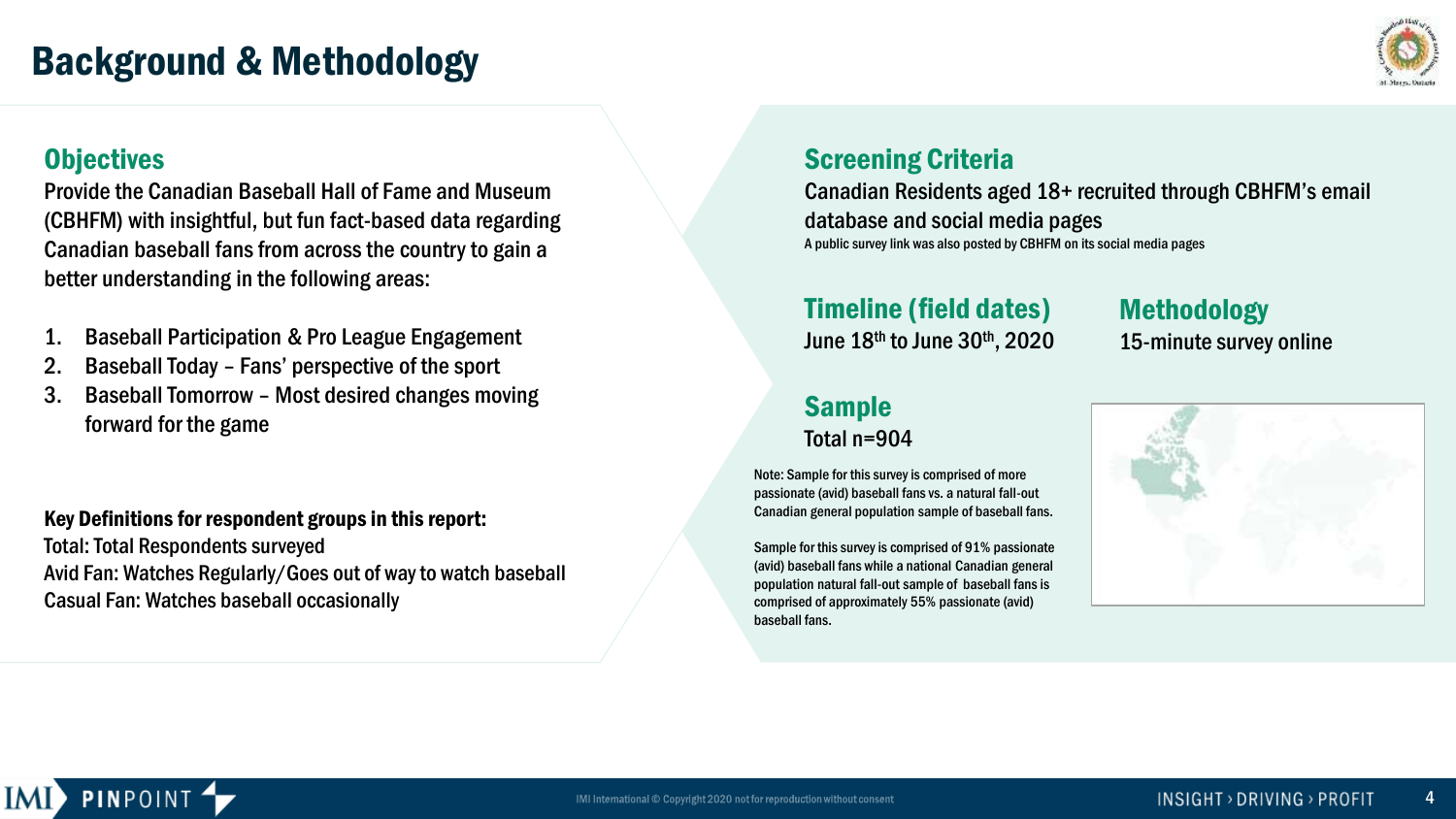### Executive Summary

1

2

3

4

5



Passionate fans watch baseball on TV by themselves, but rarely attend games alone

A Coronavirus Nightmare: Fans are missing their summertime sport

The Greatest of All Time (GOATs) of Canadian MLB baseball teams

The perfect game is a mix of offense and defense (but slightly more defense)

Fans want the future of baseball to look shorter, with more DH's

Approximately 3 out of every 5 passionate Canadian baseball fans are generally alone when they watch Major League Baseball on TV/Online. When they visit an MLB ballpark, however, they are usually accompanied by friends (67%) or a partner/spouse (59%).

Nearly 7 out of every 10 fans are missing their fix of baseball games on TV. However, it's the younger fans that are missing the social experience of going to the ballpark the most.

Youppi, Alomar, Halladay, Vlad, Sr. and Pedro Martinez are all voted as the best in their positions for their respective teams. However, the "Touch 'Em All" Joe Carter hit in 1993 will forever be the greatest Canadian baseball moment.

A tight, defensive showdown just edges a high scoring slugfest for the most fun type of baseball game (40% vs 37%), which might explain why fans believe good starting pitching is clearly the most important feature on a team.

The length of an average baseball game was ranked as the #1 disliked feature of the sport. In fact, just more than half of fans surveyed expressed that Major League Baseball games need to become shorter. 1 in every 5 fans also want to see the designated hitter become universal.

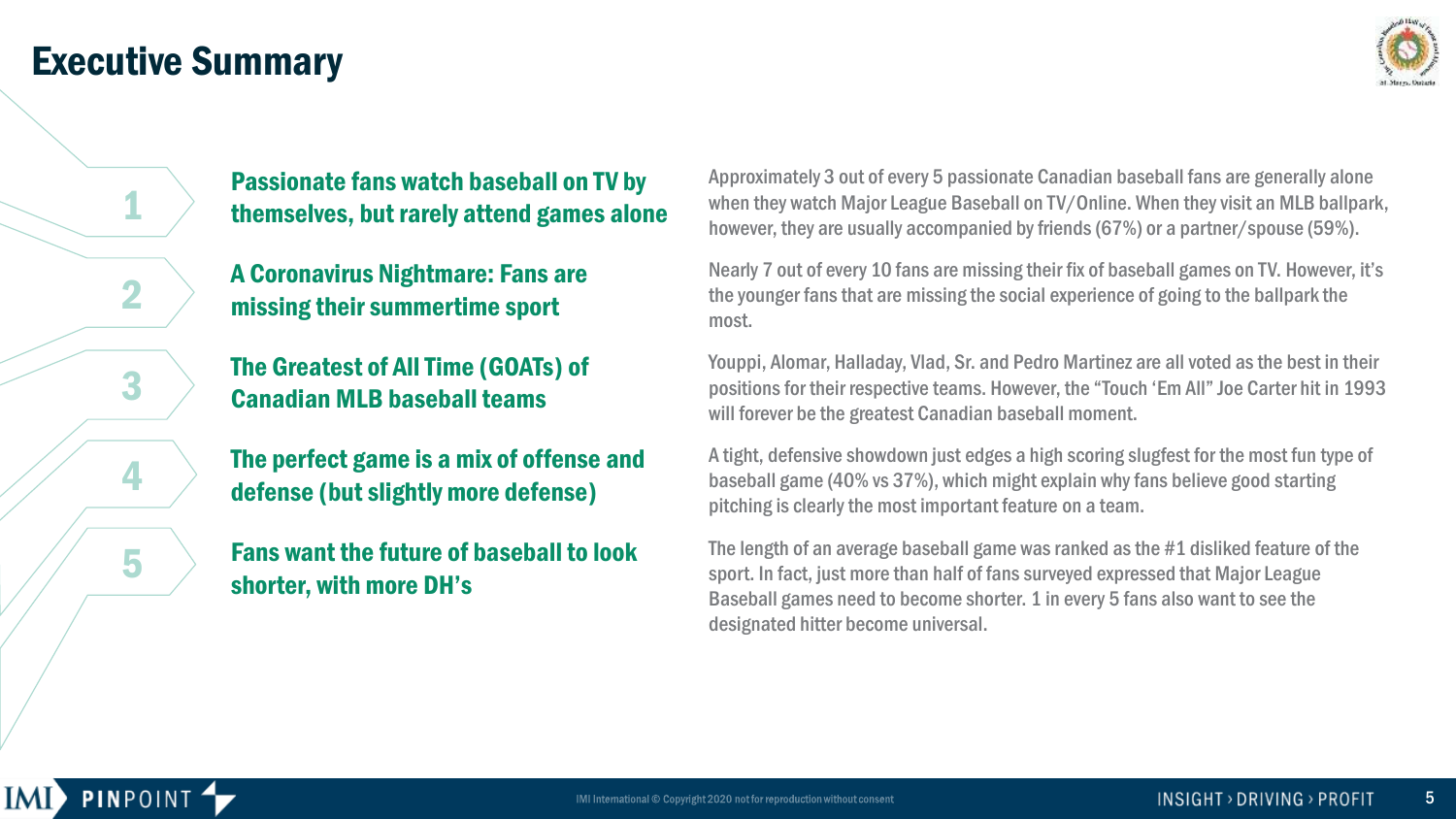# Respondent Profile

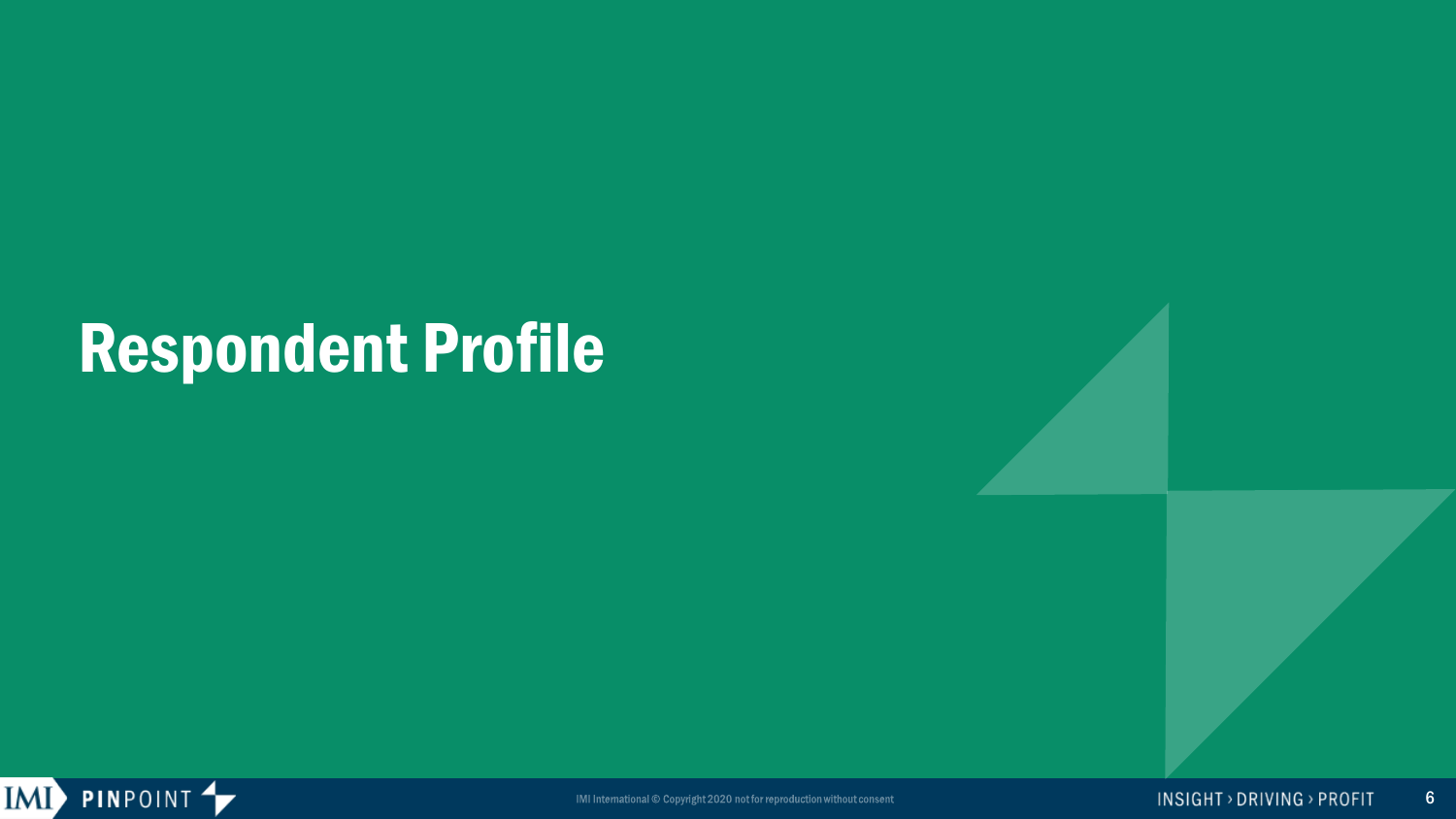### A Look at the Respondents

Base: Total (n=904)







Note: Sample for this survey is comprised of more passionate (avid) baseball fans vs. a natural fall-out Canadian general population sample of baseball fans.

Sample for this survey is comprised of 91% passionate (avid) baseball fans while a national Canadian general population natural fall-out sample of baseball fans is comprised of approximately 55% passionate (avid) baseball fans.

**PINPOINT** 

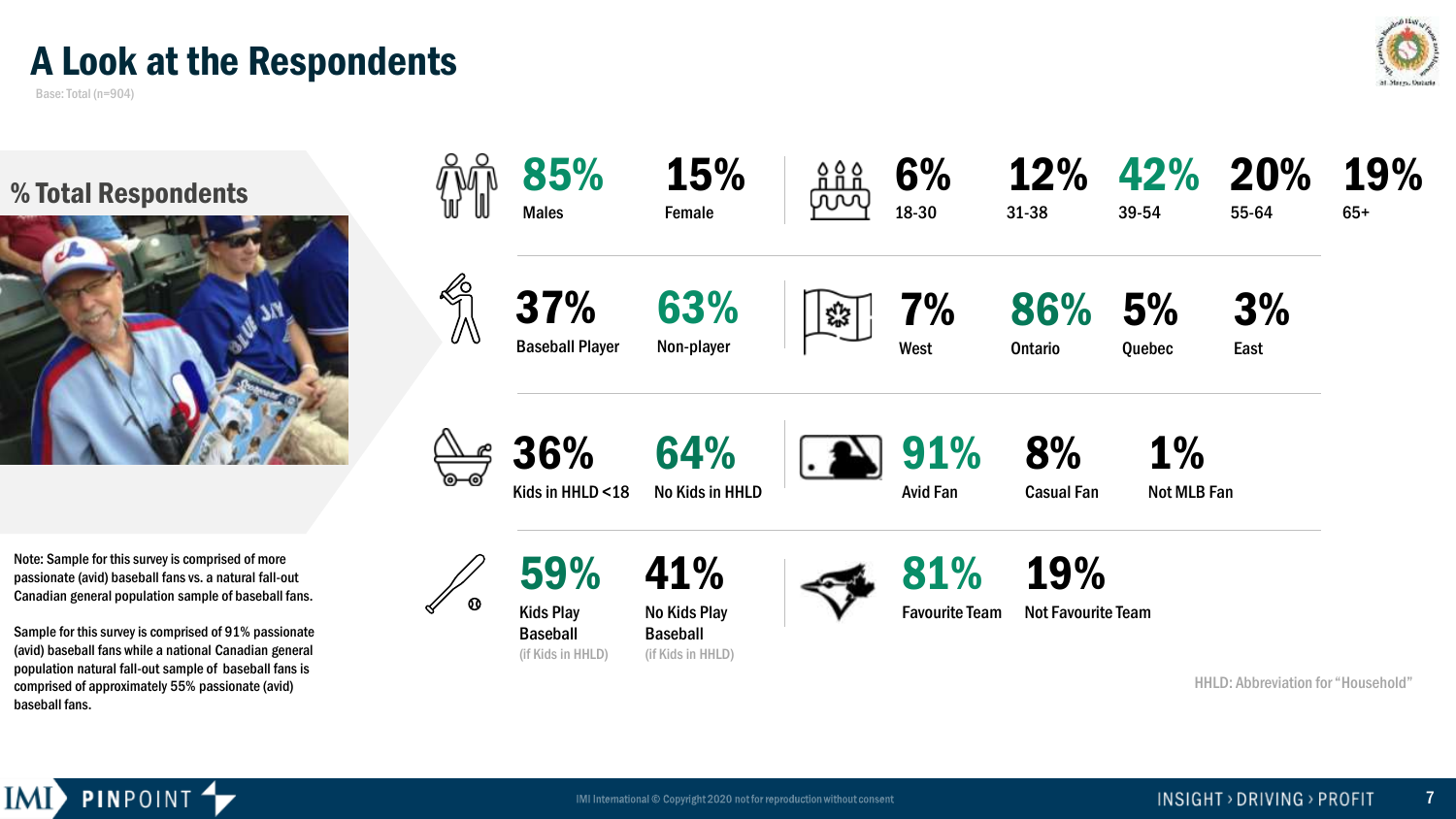# Baseball Today: Engagement Landscape

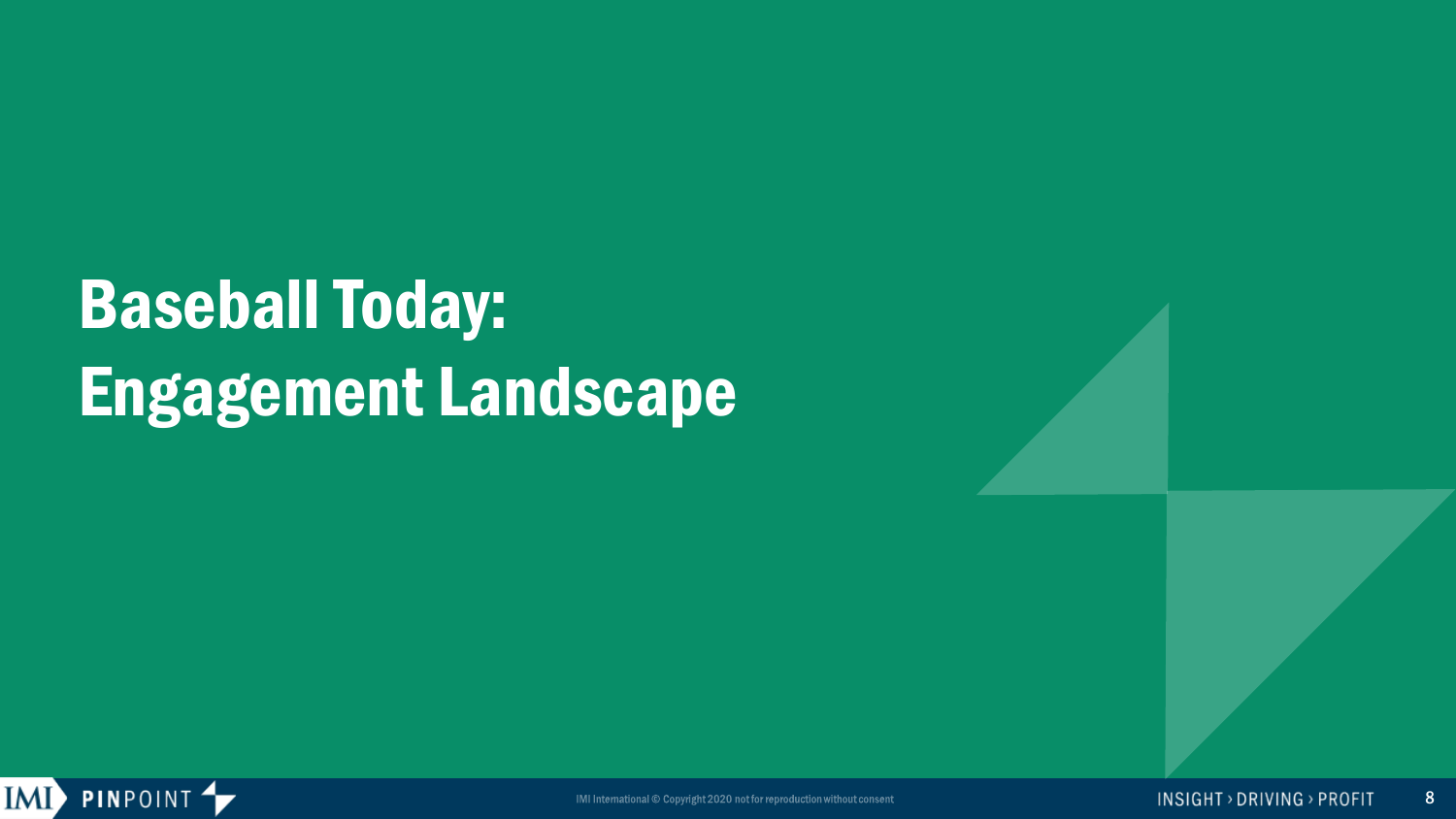### Baseball is a family occasion: where kids are present, majority watch as a family and are more likely to attend as a family



#### MLB Viewing Companionship



**MLB Game Attendance Frequency (Among aware of MLB)** 



\*My Child(ren): Among respondents with children <18 in HHLD

Q11. With whom do you typically watch games on television or online during a typical season for these baseball leagues? Q12. Please indicate the extent to which you personally attend (in person) each of the following during a typical season. Q13. With whom do you typically attend games (in person) during a typical season for these baseball leagues? Base: MLB Viewers (n=891), MLB Baseball Game Attendees (n=840), Aware of MLB (n=903)

By myself **Partner/Spouse** \*My Child(ren) Friends/Others

#### **PINPOINT** IMI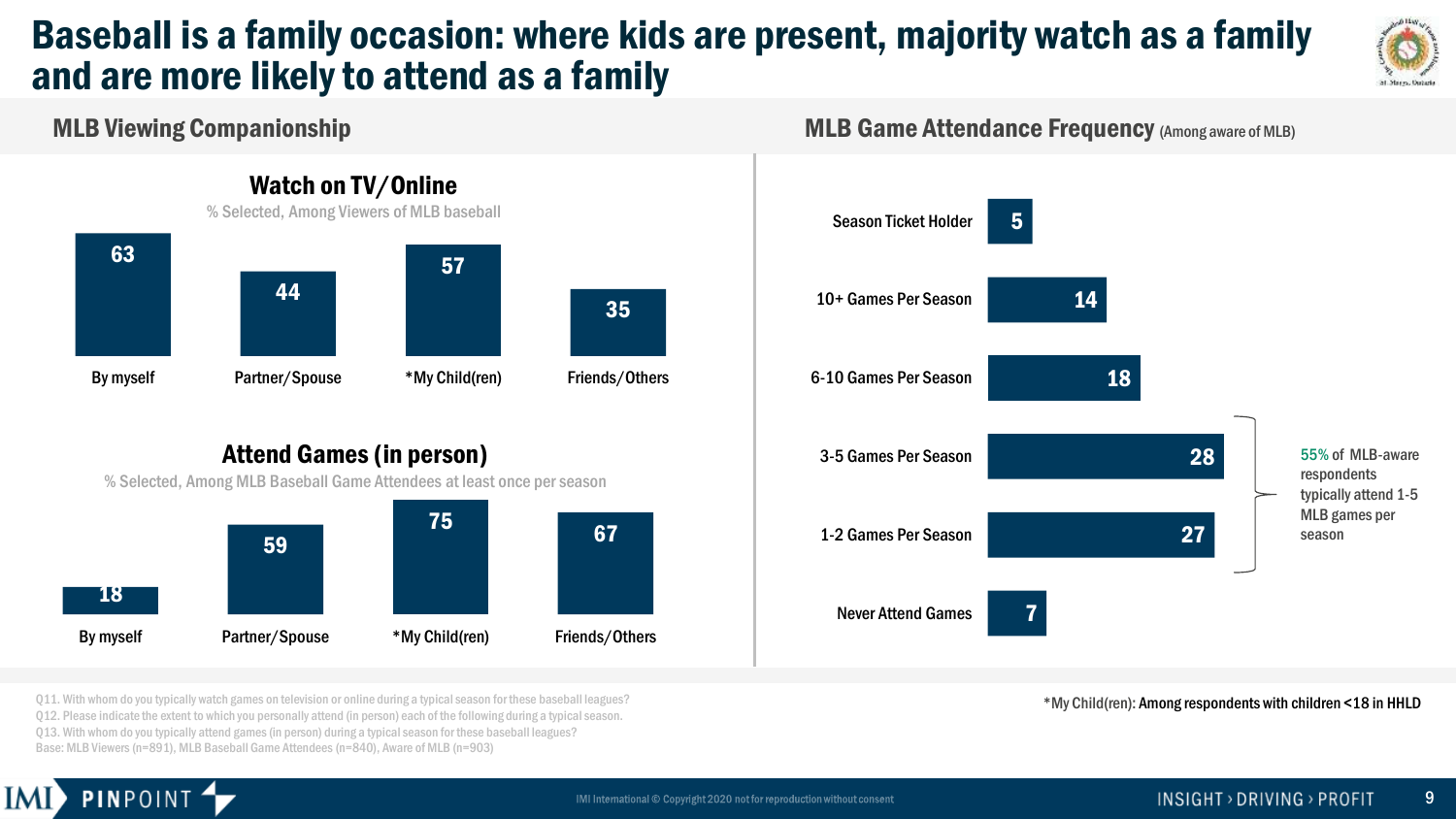### Respondents love the action and the strategic intricacies within baseball, but the slow pace of the game and the MLB Owners/business disputes are by far the biggest complaints





Q.15 What are the top 3 things that you like the most about baseball? Q.16 And what are the top 3 things that you dislike the most about baseball? Base: Total (n=904)

**PINPOINT**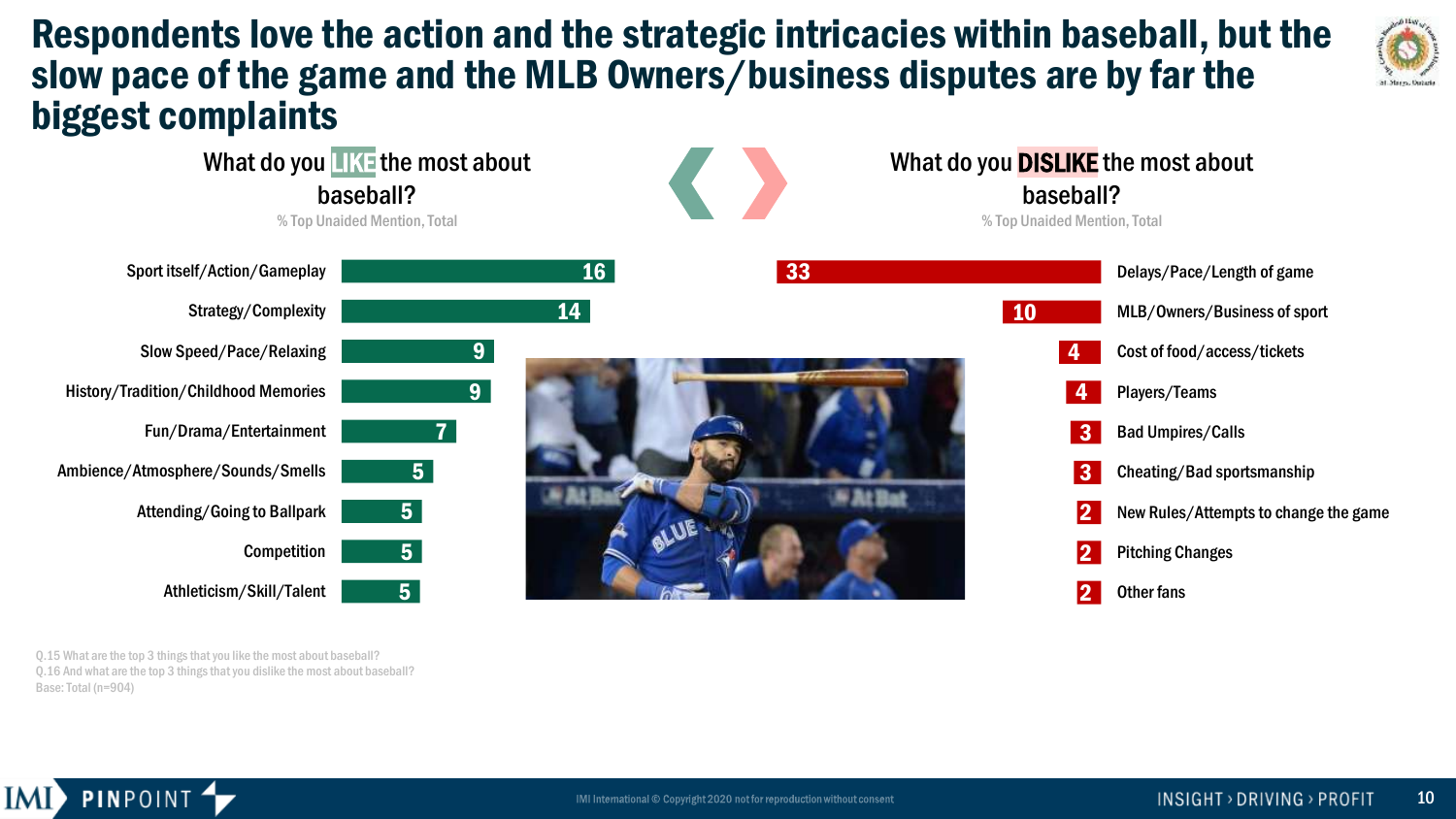### A Coronavirus nightmare: Almost 7-in-10 passionate fans are most missing their daily fix of baseball games on TV. Younger respondents miss going to the ballpark more than others.





Q17. What are the top 3 things you are missing most about baseball? Base: Total (n=904)

**PINPOINT** 

IMI

 $\triangle$  Indicates significantly higher vs. Total at 95% CI

\*Among respondents With Children <18 in HHLD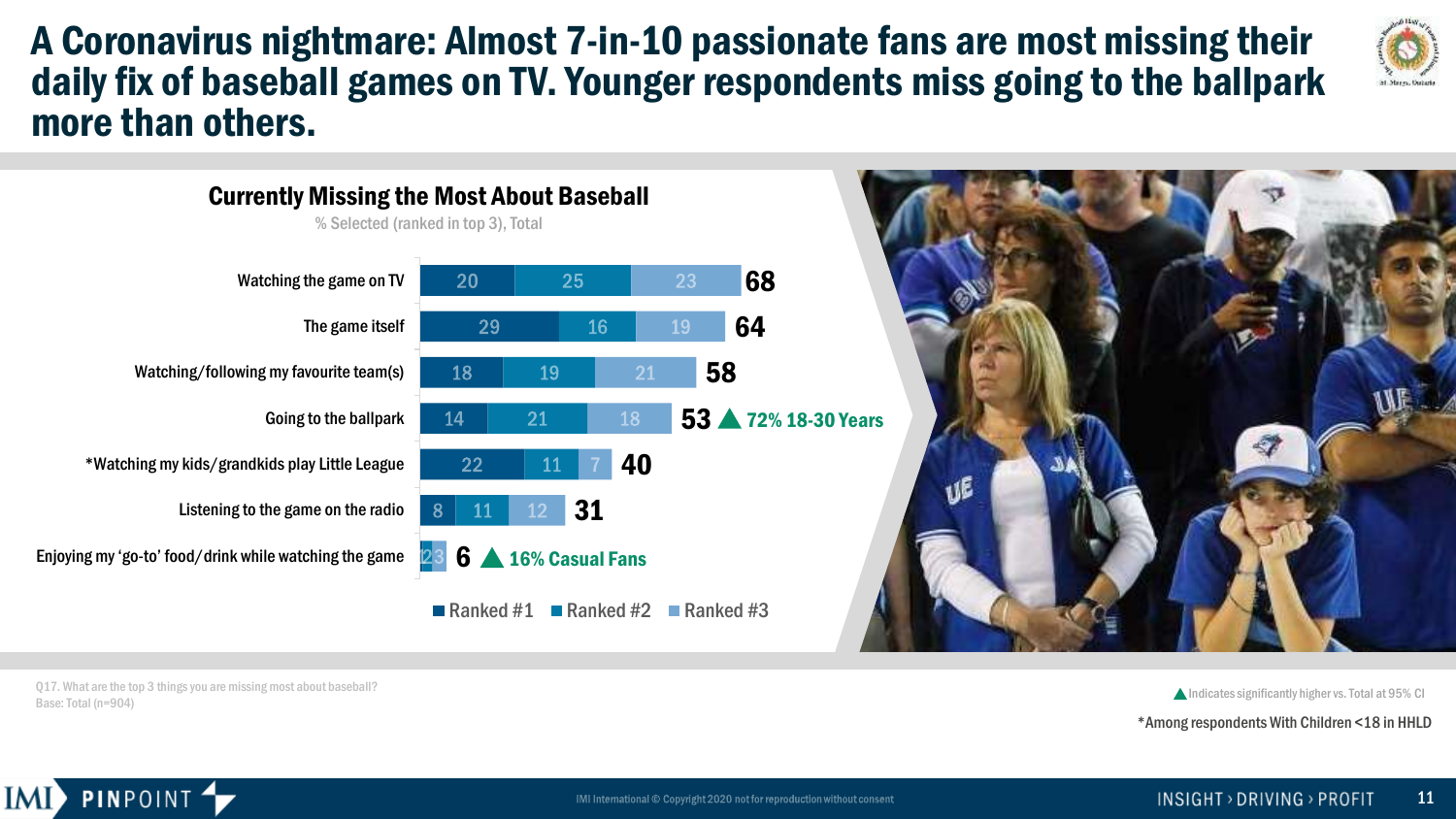### The Ballpark Experience: A hot dog and cold beer are required accompaniments for passionate fans. Rogers Centre is only slightly ahead of Fenway as the favourite ballpark.



#### Favourite MLB Ballparks (Top 5)

Go-to Ballpark Snacks/Beverages (Top 5)



#### Favourite Place to Watch a Game



Q18. Where is your favourite place to sit when you go to a game? Q20. What are your go-to accompaniments for an evening baseball game? Q38. What is your favourite Major League Baseball ballpark? Base: Total (n=904)

**PINPOINT** 

IMI

### ROGERS CENTRE – Favourite MLB Ballpark

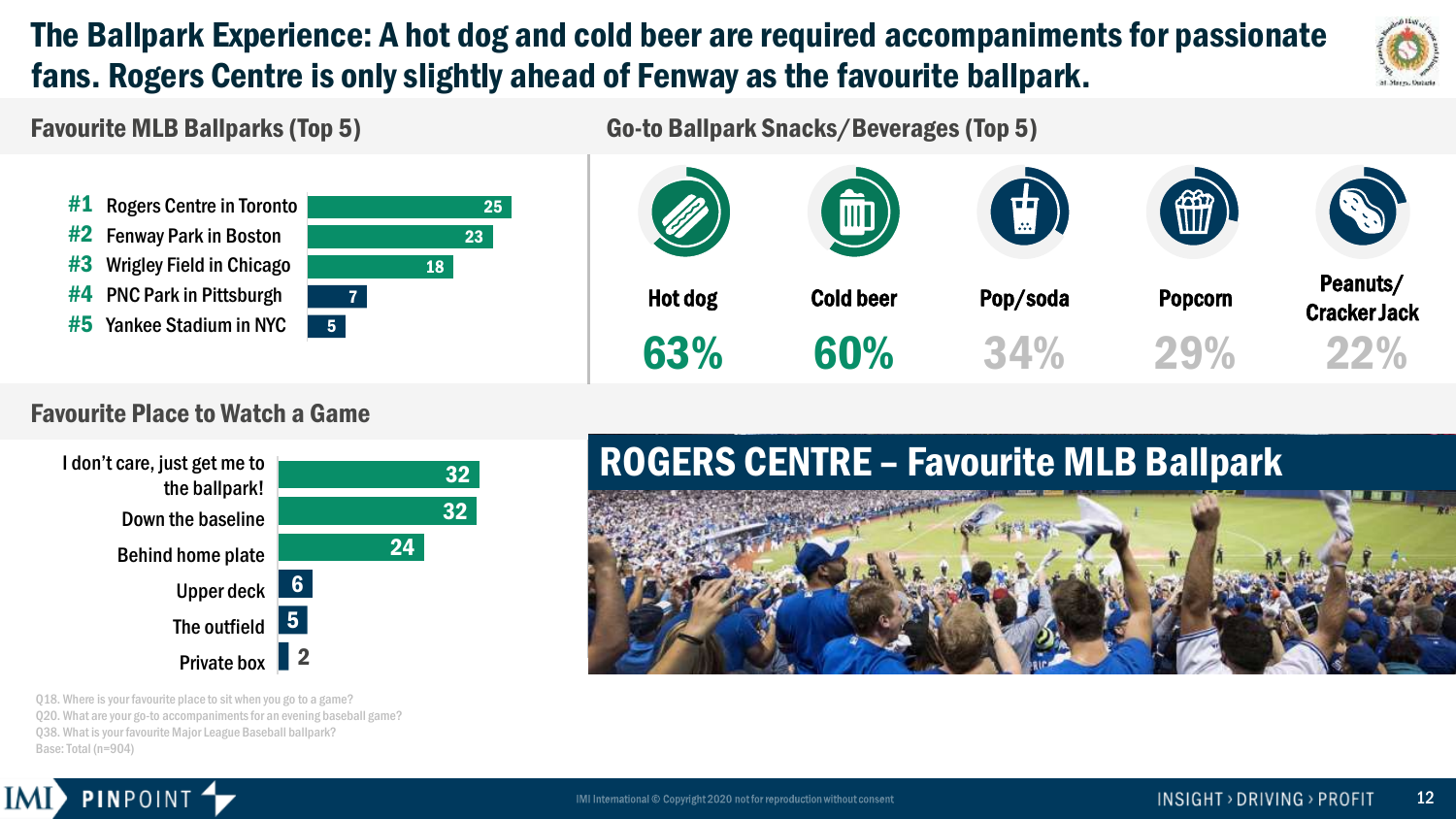## Toronto Blue Jays: A Truly National Team

### Favourite MLB Teams (Top 5)



e current MLB team and any other team(s) of which you are a fan Base: Total (n=904)



Linf #134 0354390

ERD JR.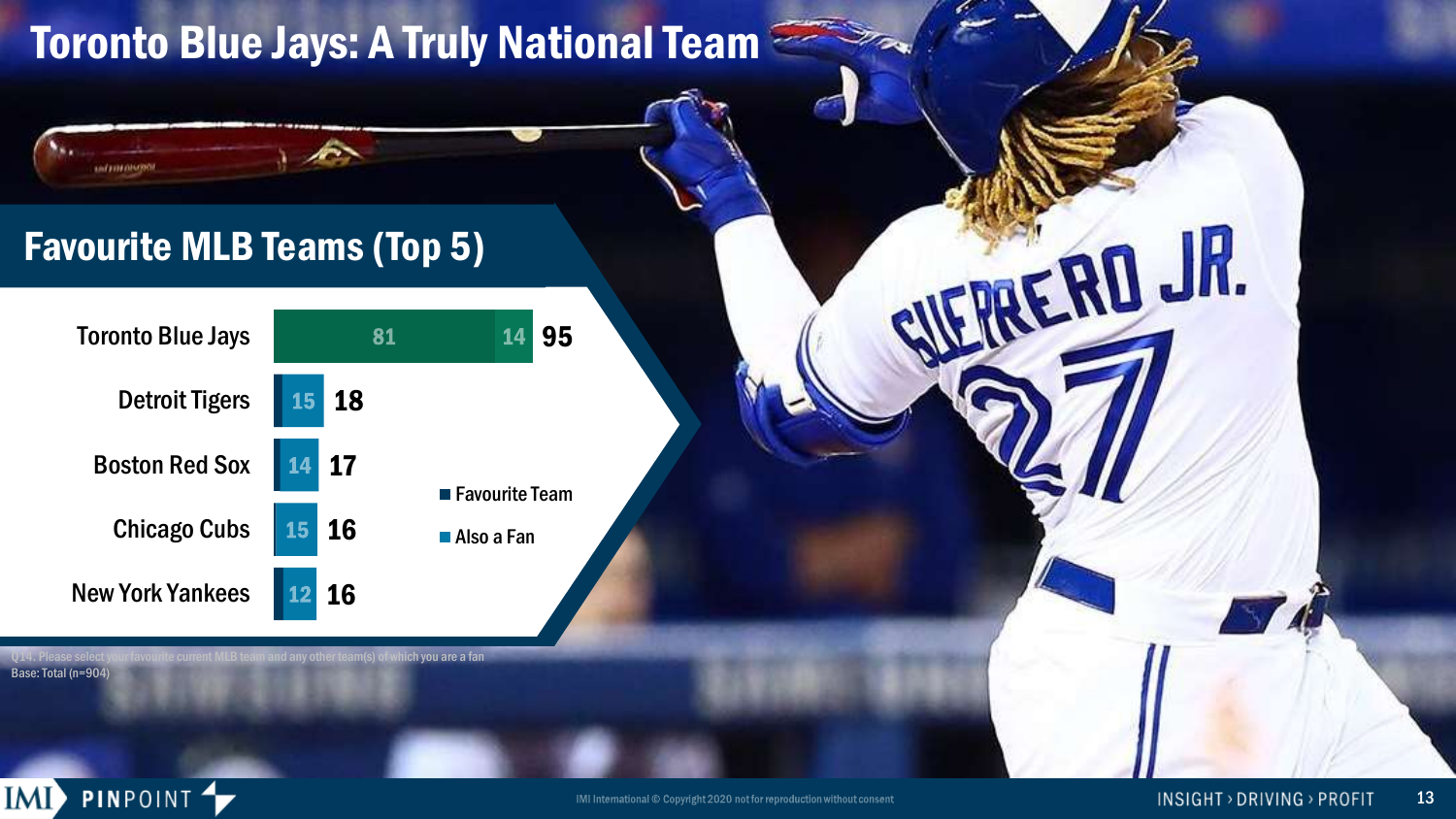# Baseball Moments & Experiences that Matter Most



IMI International © Copyright 2020 not for reproduction without consent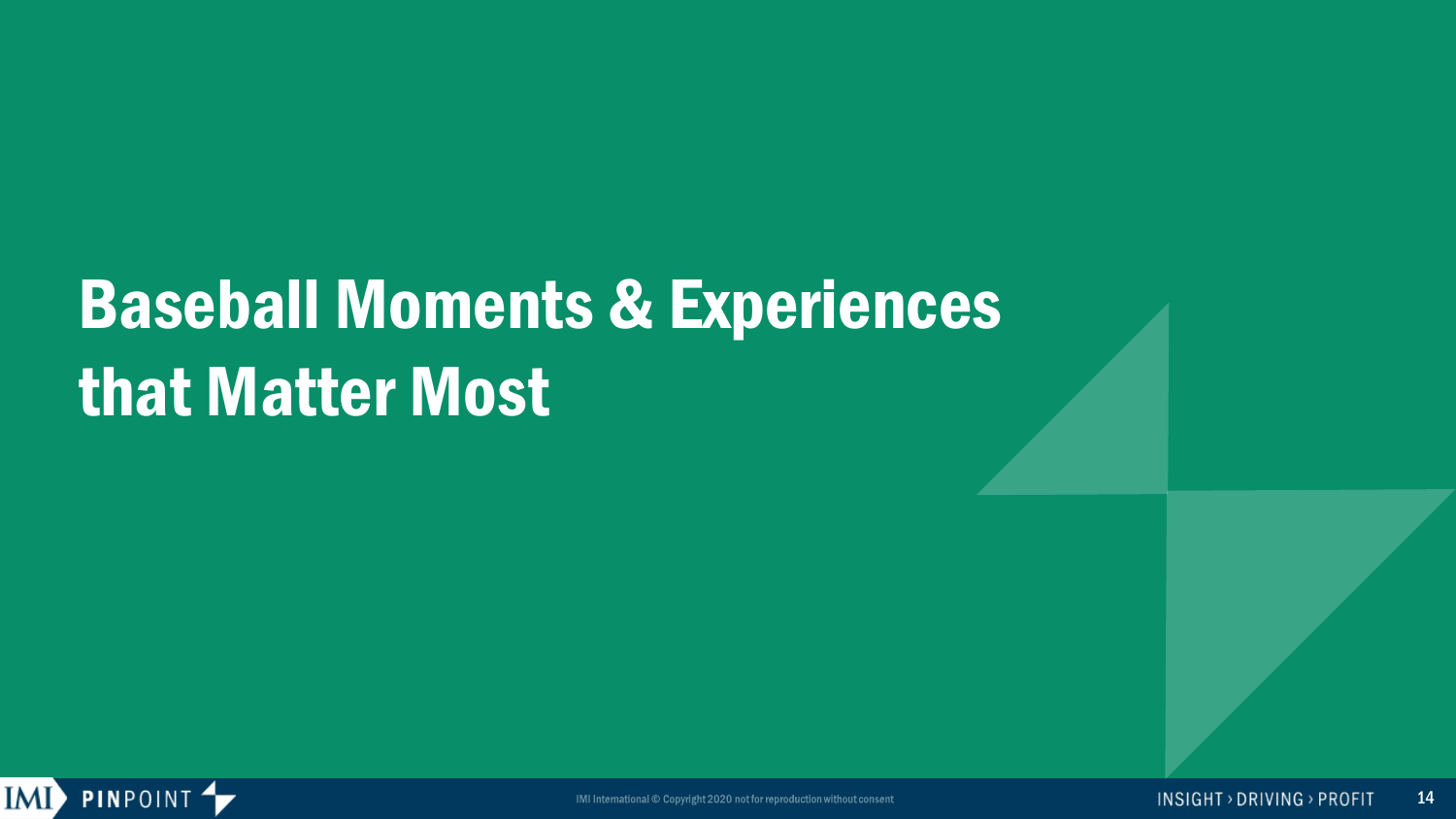### Passionate fans bring passionate kids into the sport to teach them the value of teamwork, good sportsmanship and strong work ethic





Q3. Do your children participate in or play competitive or recreational baseball/softball? Q19. What are the top 3 most valuable lessons kids can learn by playing baseball or softball? Base: Among those with Kids <18 (n=326)

PINPOINT<sup>4</sup>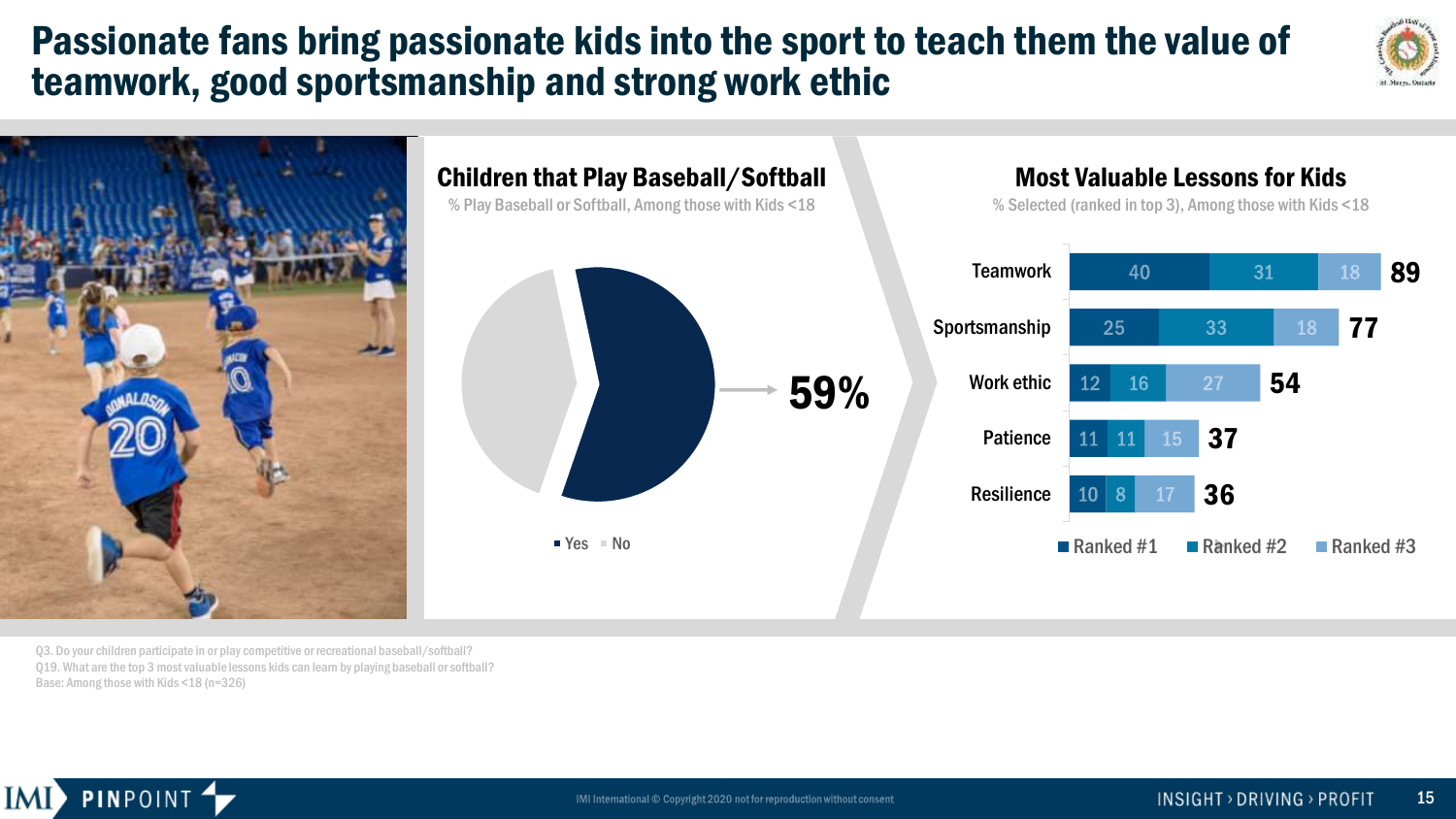Respondents prefer "Field of Dreams" when it comes to their favourite baseball films, but younger respondents show a higher preference for "Moneyball".

10 10 6 6 2 Field of Dreams Bull Durham Moneyball A League of Their Own Major League The Sandlot The Natural Bad News Bears Favourite Baseball Movies % Selected, Total Field of Dreams (1989)

Q23. What is your favourite baseball movie? Base: Total (n=904)

PINPOINT<sup>4</sup>

IMI

 $\triangle$  Indicates significantly higher vs. Total at 95% CI



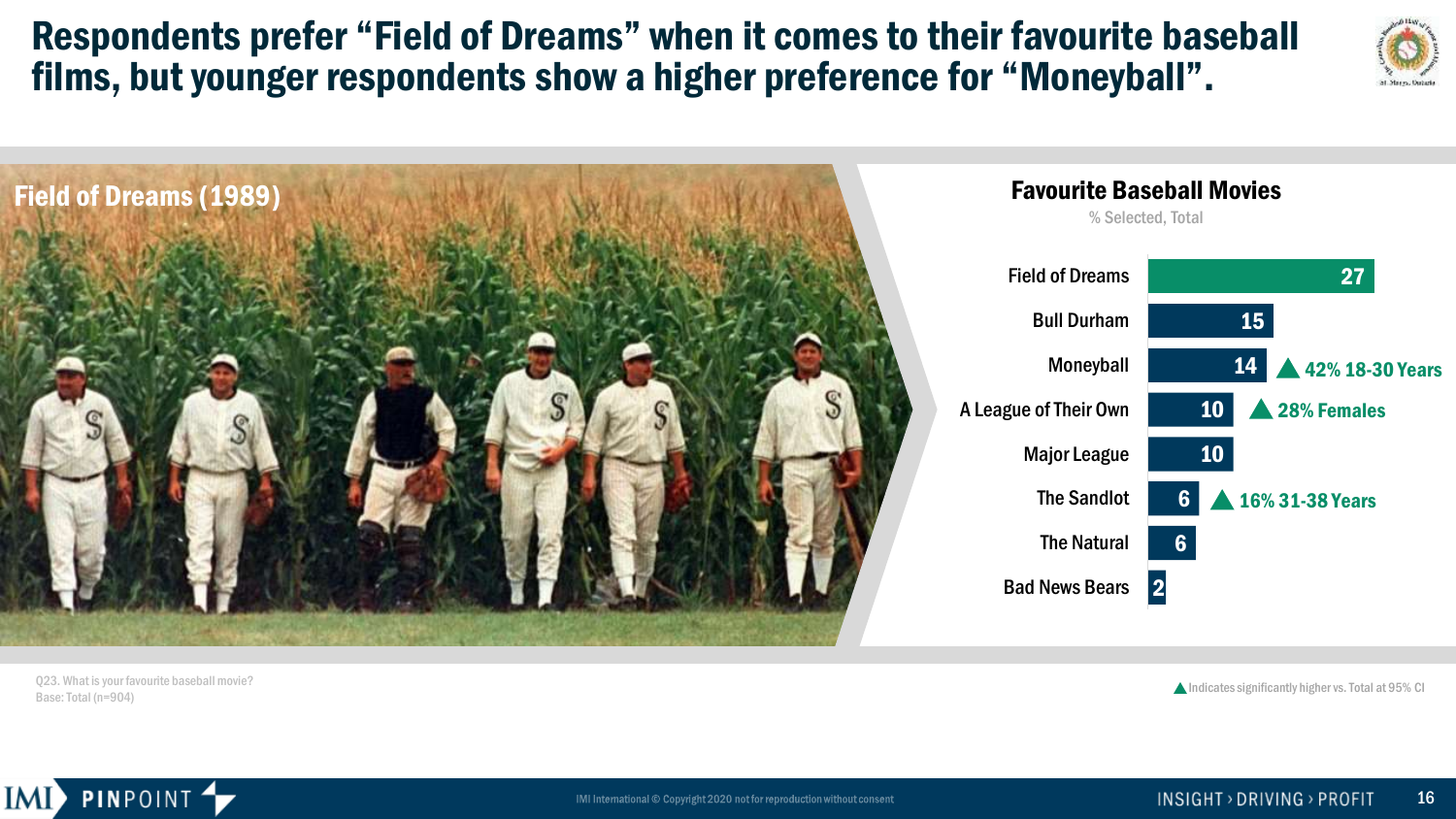### Almost half of passionate baseball fans would choose to take in the sights and sounds of a game in the dugout over any other experience





#### Q22. If you could do one of these things at a Major League Baseball game, what would it be? Base: Total (n=904)

### MLB Dream Fantasies

% Selected, Total

## $46\%$  Sit in the dugout during a game

- 22% Take batting practice
- 10% Be the play-by-play announcer
- 10% Throw out the first pitch
	- 4% Catch a bullpen session
	- 2% Run out to the field with my favourite player
	- 1% Sing the National Anthem

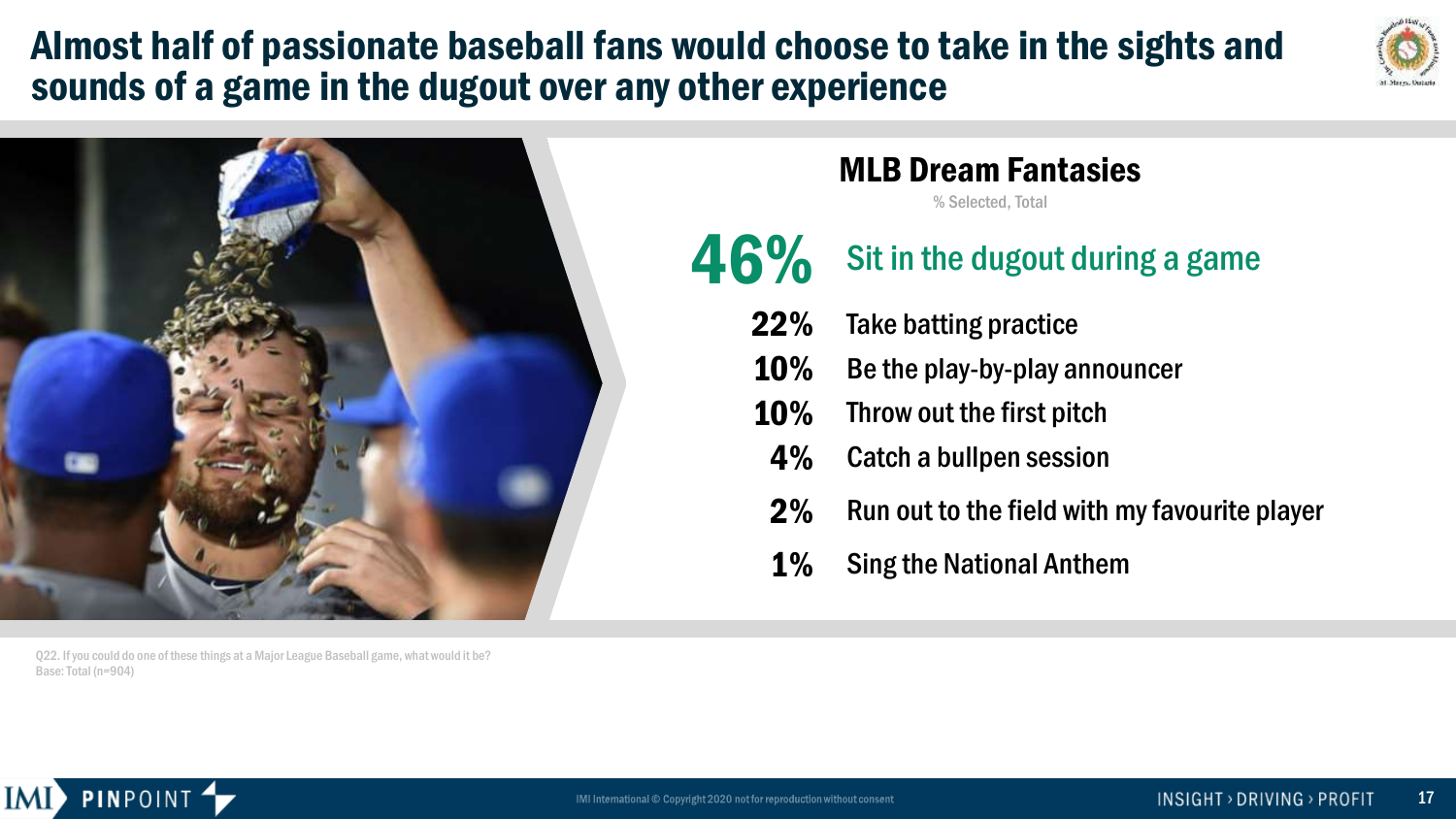The Perfect Game: Passionate fans love to watch tense, defensive duels with strong pitching, but younger fans prefer a slugfest. Most respondents would personally want to end a World Series with a Joe Carter-style walk-off.



13% Fans 65+



Q33. Put yourself on the field, how would you personally most want to clinch the World Series? Q35. What type of baseball game is most fun to watch? Q36. What is most important on a baseball team? Q37. What would you most love to see in person? Base: Total (n=904)

#### Best way to clinch the World Series

- $58\%$  Driving in the winning run with a walk off hit or home run
	- 18% Striking out the final batter
	- 14% Laying out in the outfield for a diving catch
	- 6% Turning a double play
	- 4% Catching a pop up

### 21% Casual Fans

49% Fans 18-30 Yrs. (Ranked #1)

40

#### Most fun type of baseball game



### Most important on a team

6% An inside-the-park home run

61% A perfect game

Would most love to see in person

16% A walk off grand slam

7% A batter hit for the cycle

10% A no hitter



 $\triangle$  Indicates significantly higher vs. Total at 95% CI

#### **PINPOINT** IMI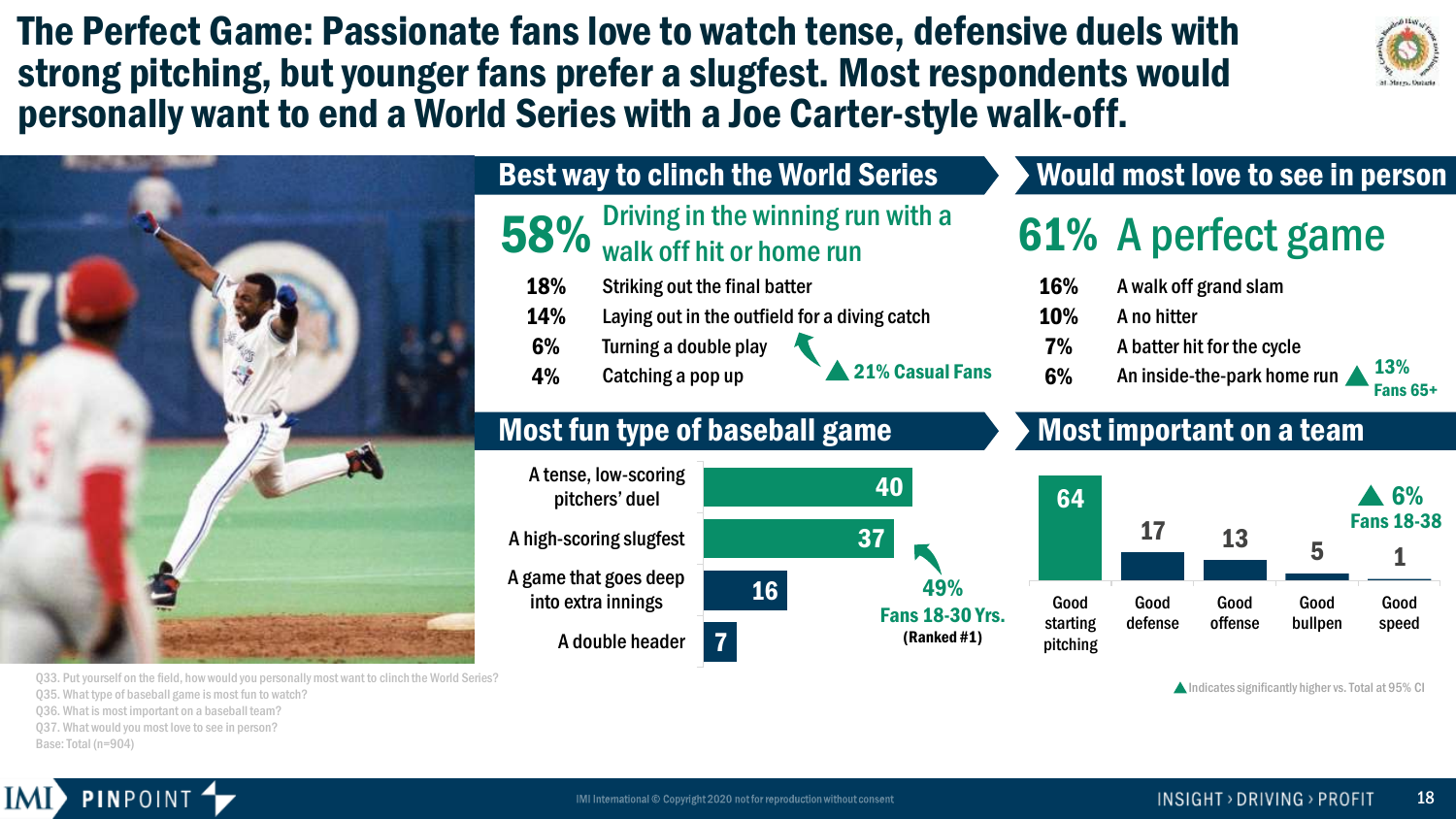### The MLB Canadian Teams Hall of Fame According to passionate fans



#### Best Canadian Baseball Mascot All-Time Best Canadian Blue Jays Player

 $#1$  Youppi  $#2$  BJ Birdie  $#3$  Ace

- - Perhaps unsurprisingly, Souki (Expos) & Diamond (Jays) received <1% of total votes
	- Even Toronto ranks Youppi above Ace (38% vs 26%)
	- Women, however, prefer Ace (45% among females, ranked #1)

\*Among aware of mascots

26%

28%

#### All-Time Best Blue Jays Positional Player

46%

| #1 Roberto Alomar    |  | 68                                                                                                           |
|----------------------|--|--------------------------------------------------------------------------------------------------------------|
| #2 Tony Fernandez 10 |  | NOTE: Jose Bautista, John Olerud,<br><b>Josh Donaldson and Joe Carter</b><br>each received 3% of total votes |
| #3 Carlos Delgado 7  |  |                                                                                                              |
|                      |  |                                                                                                              |



12%..................................Matt Stairs 11%...............................Paul Quantrill

#### All-Time Best Blue Jays Pitcher



#### All-Time Best Expos Positional Player



#### All-Time Best Expos Pitcher



Q25, Q41, Q42, Q43, Q44, Q45 Base: Total (n=904)

IMI

**PINPOINT**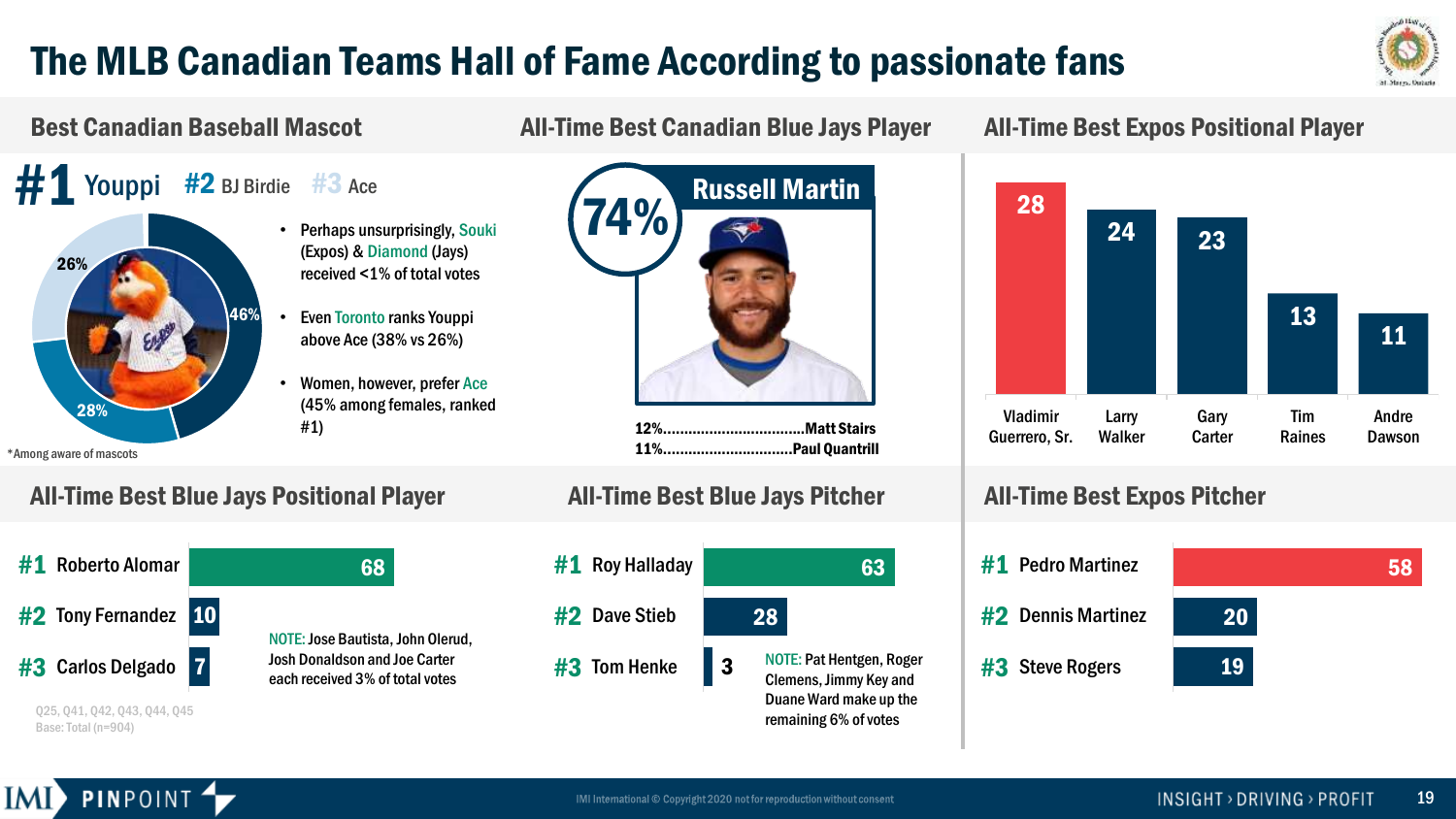### For the Record Books: Joe Carter's back-to-back World Series winner ranks as passionate fans' #1 favourite Canadian baseball moment, but the Bat Flip is a key moment for younger respondents.





Q39. What baseball records do you think will never be broken? Q40. What are your top 3 favourite moments in Canadian Baseball? Base: Total (n=904)

**PINPOINT** 

Indicates significantly higher vs. Total at 95% CI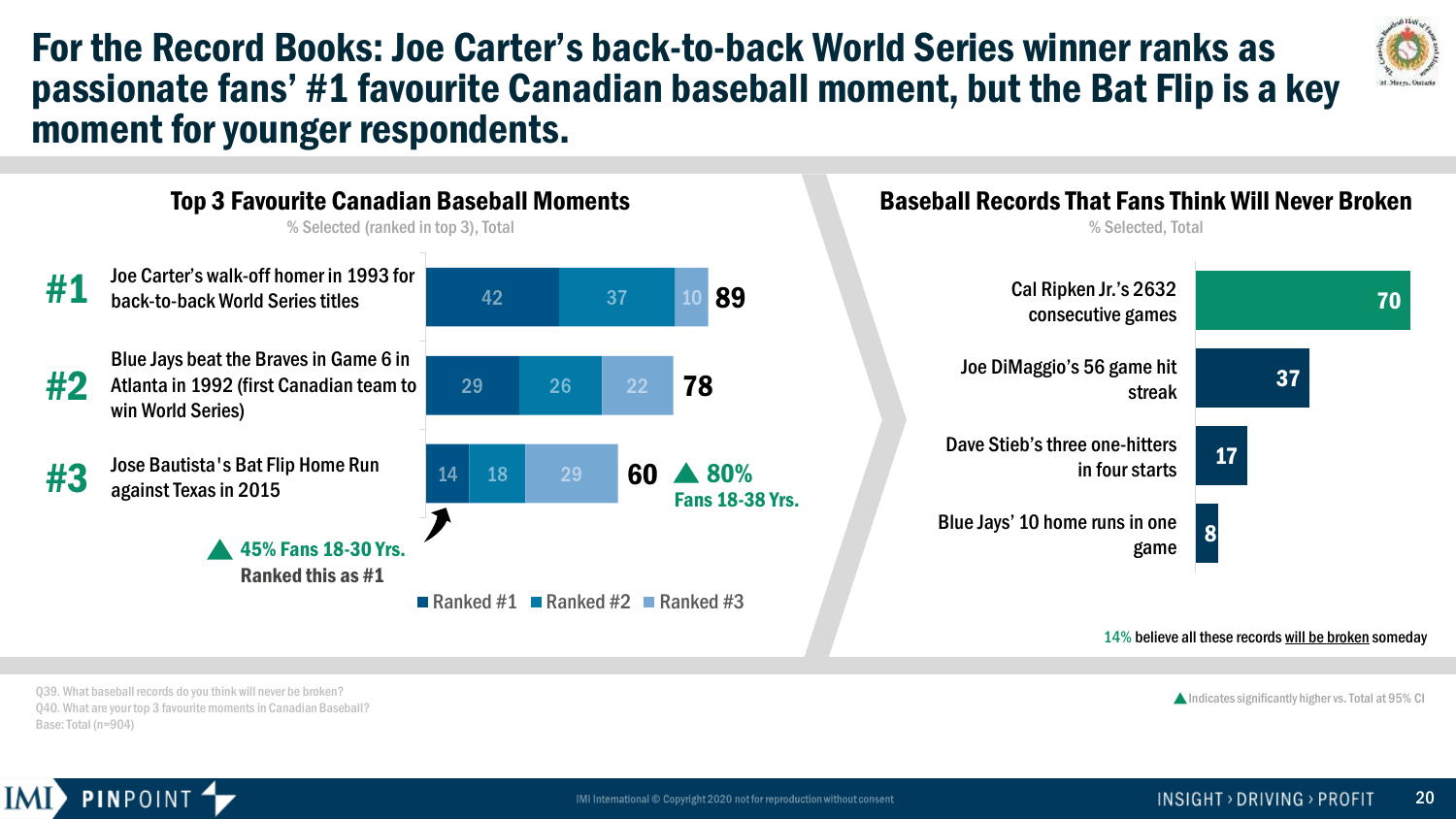# Baseball Tomorrow: The Future of the Sport

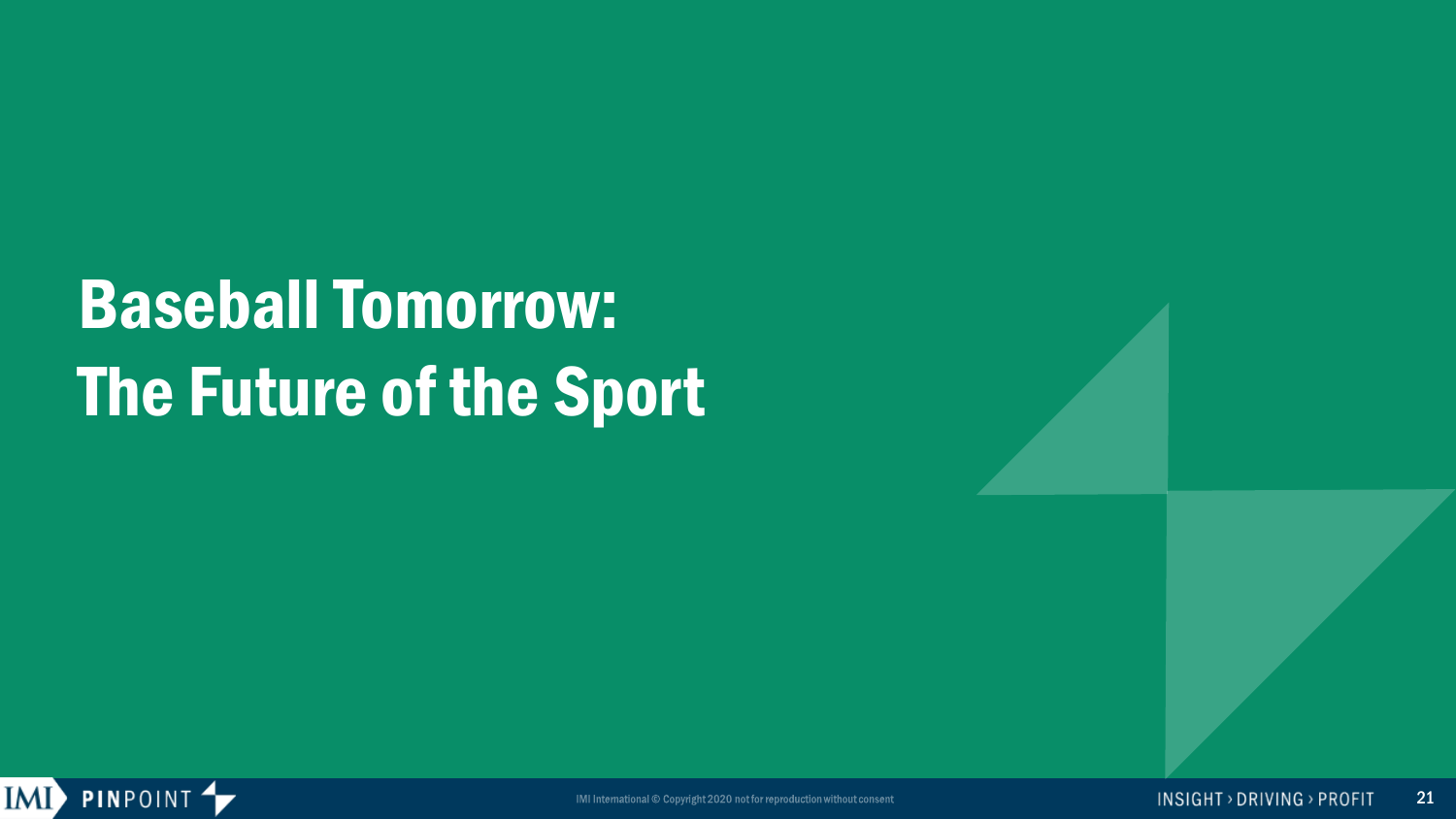### The Future of MLB Baseball: Just over half of respondents would like to see shorter games and designated hitters in the National League

Most Wanted Changes in the MLB

% Selected (ranked in top 3), Total



Q.46 How do you feel about the amount of time it takes to play games in Major League Baseball? Q.47 What are the top 3 things you would most like to see changed in Major League Baseball? Base: Total (n=904)

1-in-2 fans feel

that MLB games

are "too long" and

they need to make

them shorter

Indicates significantly higher vs. Total at 95% CI